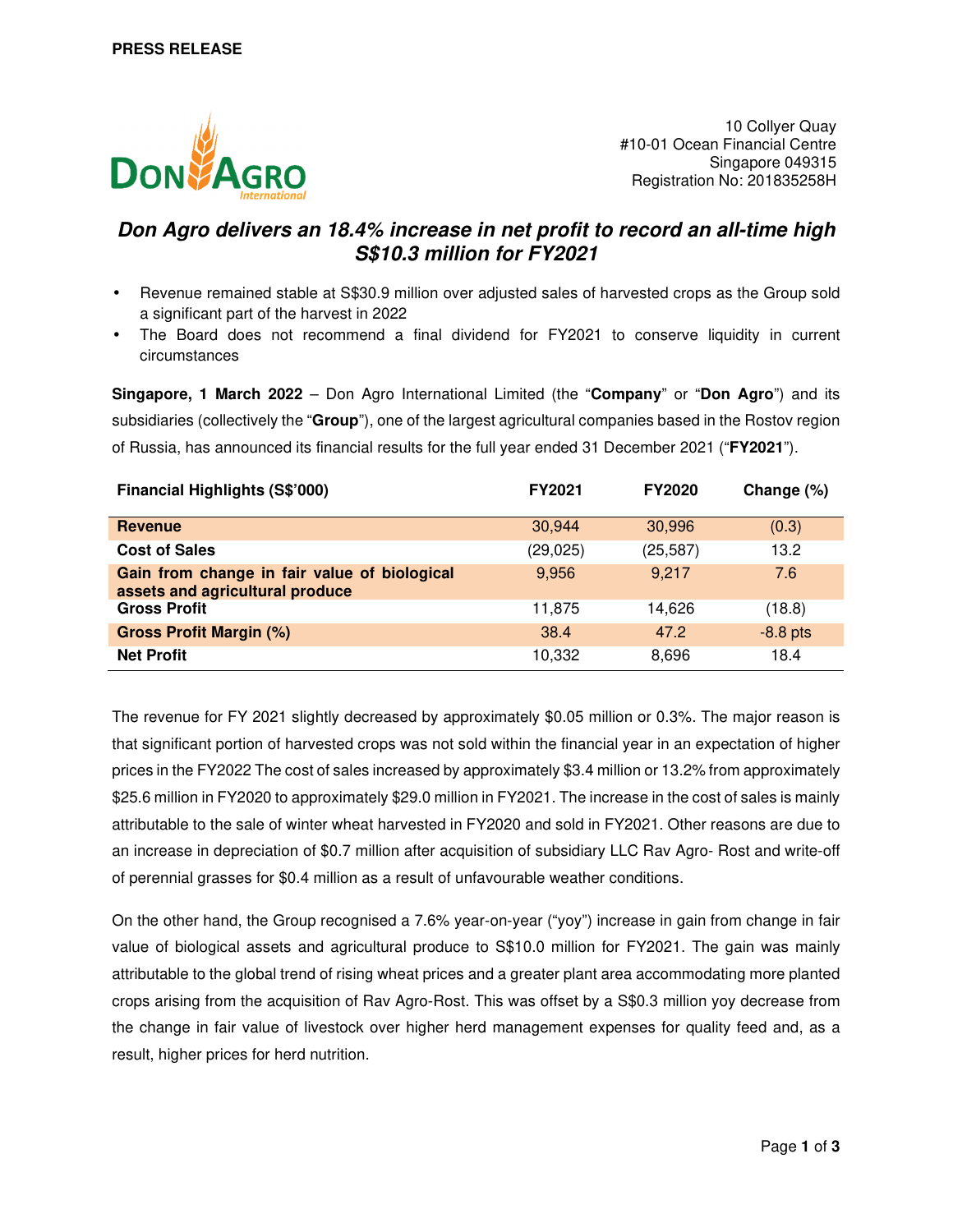Consequently, the Group's gross profit fell by 18.8% yoy to S\$11.9 million for FY2021, while gross profit margin fell by 8.8 percentage points to 38.4% for the same period.

For the Group, there were other operating expenses of S\$1.8 million in FY2020 and that changed to a net other operating income of S\$0.3 million for FY2021, mainly due to the absence of listing expenses in FY2021 and due to absence of tax reserve in FY2020.

Overall, the Group registered an 18.4% yoy increase in net profit to an all-time high of S\$10.3 million for FY2021.

The Board is confident that the Group will be able to fulfill its near-term obligations, including debt covenants and debt obligations. Considering the prevailing events surrounding Russia and Ukraine, the Board does not recommend a final dividend for FY2021 to conserve the liquidity of the Group, in the interests of both the Group and shareholders.

### **Operating Review 2021**

In 2021, Don Agro acquired Rav Agro-Rost to increase the land bank and made several upgrades in agricultural practices to maintain the sustainable development of the Group. These innovations include the AI-Powered Autonomous Driving Technology installed on vehicle fleet for a more efficient harvesting process and the reduction of fuel consumption, the Smart Polymorph bio-stimulants that are tested in the fields for the potential yield effects, and the usage of mud sediment from freshwater lakes that doubles the harvest as fertilizers with its organic and nutrient-rich composition.

In line with its IPO plans to expand its arable land bank, the Group acquired Rav Agro-Rost, an agricultural company based in the Rostov region of Russia. With the acquisition of Rav Agro-Rost, the Group's controlled land bank rose by 4,100 hectares or 6.5% to 67,340 hectares in total.

Looking forward, Don Agro remains committed in exploring opportunities in mergers and acquisitions, joint ventures and strategic alliances with both domestic and foreign companies. With the experience of the management, the Group aims to provide a stable source of growth both financially and agriculturally.

## – **The End** –

#### **About Don Agro International Limited**

Don Agro is one of the largest agricultural companies in the Rostov region in Russia principally engaged in the cultivation of agricultural crops and production of raw milk. The Group is also engaged in crop production in the Volgograd region in Russia. The Group has a total controlled land bank of 67,340 hectares, of which more than 54,420 hectares are arable land. The Group owns approximately 17,200 hectares of its controlled land bank.